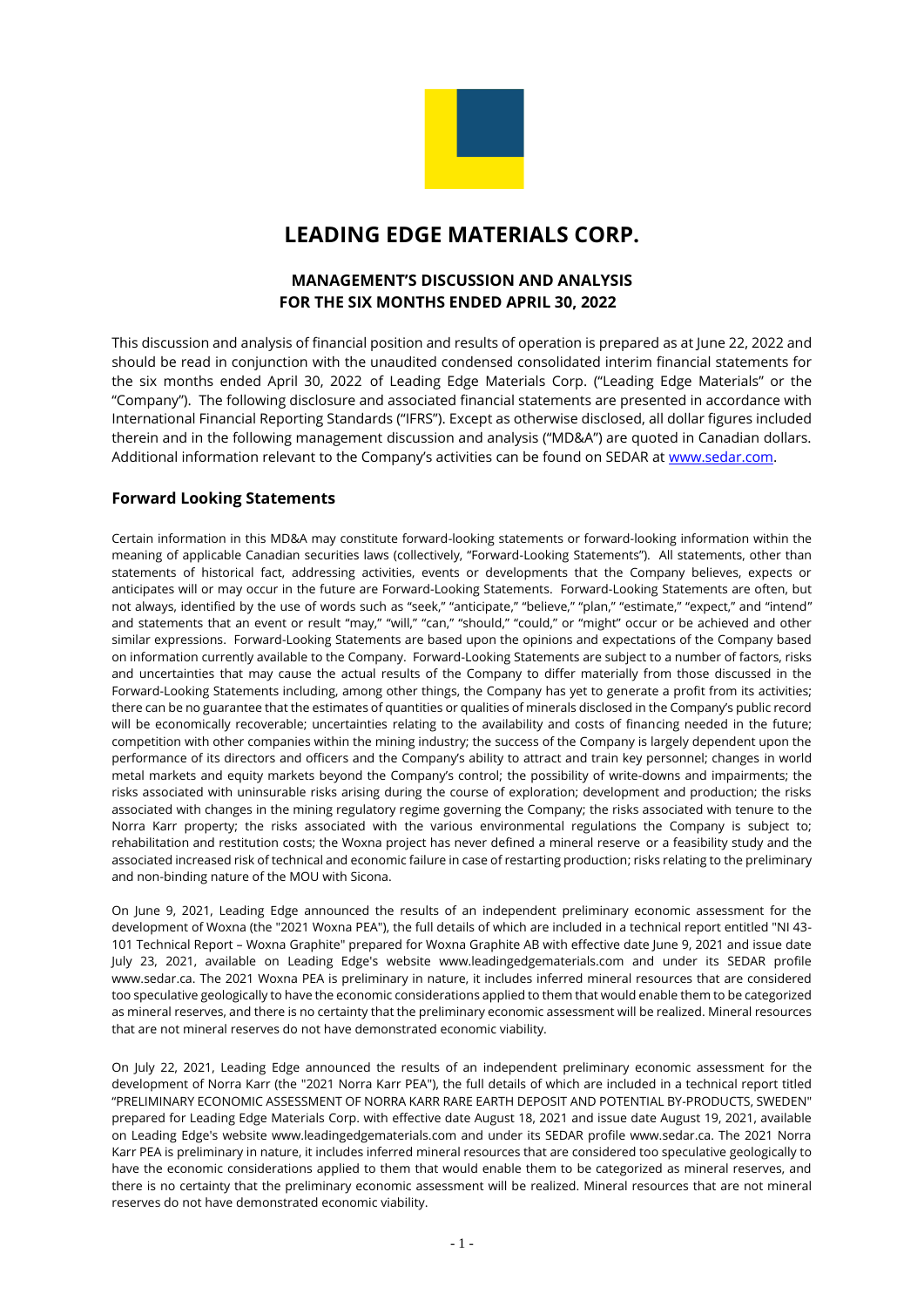Although the Company has attempted to identify important factors that could cause actual results to differ materially from those contained in the Forward-Looking Statements, there may be other factors that cause results not to be as anticipated, estimated or intended. There can be no assurance that such Forward-Looking Statements will prove to be accurate, as actual results and future events could differ materially from those anticipated in such Forward-Looking Statements. Such Forward-Looking Statements has been provided for the purpose of assisting investors in understanding the Company's business, operations and exploration plans and may not be appropriate for other purposes. Accordingly, readers should not place undue reliance on Forward-Looking Statements. Forward-Looking Statements are made as of the date hereof, and the Company does not undertake to update such Forward-Looking Statements except in accordance with applicable securities laws.

# **COVID-19**

On March 11, 2020, the World Health Organization ("WHO") declared the novel coronavirus outbreak identified as "COVID-19", as a global pandemic. In order to combat the spread of COVID-19 governments worldwide have enacted emergency measures including travel bans, legally enforced or self-imposed quarantine periods, social distancing and business and organization closures. These measures have caused material disruptions to businesses, governments and other organizations resulting in an economic slowdown and increased volatility in national and global equity and commodity markets. The Company has implemented safety and physical distancing procedures, including working from home where possible and ceased all travel, as recommended by the various governments. The Company will continue to monitor the impact of the COVID-19 outbreak, the duration and impact which is unknown at this time, as is the efficacy of any intervention. It is not possible to reliably estimate the length and severity of these developments and the impact on the financial results and condition of the Company and its operations in future periods.

### **Corporate Overview**

The Company was incorporated on October 27, 2010, under the *Business Corporations Act* (British Columbia) as Tasex Capital Limited. The Company's common shares began trading on the TSX Venture Exchange (the "TSXV") as a capital pool company on June 10, 2011. On February 22, 2012, the Company completed the acquisition of the Woxna Project and changed its name to Flinders Resources Limited. On August 25, 2016, the Company completed the acquisition of Tasman Metals Ltd. ("Tasman") and changed its name to Leading Edge Materials Corp. The Company's common shares trade on the TSXV as a Tier 1 mining issuer under the symbol "LEM", on the OTCQB under the symbol "LEMIF", on the Nasdaq First North, trading under the symbol "LEMSE" and on Frankfurt under the symbol "7FL". The Company's principal office is located at 14th Floor, 1040 West Georgia Street. Vancouver, British Columbia V6E 4H1. The Company's strategy is focused on developing a portfolio of critical raw material projects located in the European Union. Critical raw materials are determined as such by the European Union based on their economic importance and supply risk. They are directly linked to high growth technologies such as batteries for electromobility and energy storage and permanent magnets for electric motors and wind power that underpin the clean energy transition towards climate neutrality. The portfolio of projects includes the 100% owned Woxna Graphite mine (Sweden), Norra Karr HREE project (Sweden) and the 51% owned Bihor Sud Nickel Cobalt exploration alliance (Romania).

As at the date of this MD&A the Board of Directors and Officers of the Company are:

| Filip Kozlowski      | - CEO                                 |
|----------------------|---------------------------------------|
| Manuela Balaj-Coroiu | - Corporate Secretary                 |
| Sanjay Swarup        | - CFO                                 |
| Lars-Eric Johansson  | - Director and Non-Executive Chairman |
| Eric Krafft          | - Director                            |
| Daniel Major         | - Director                            |
|                      |                                       |

Mangold Fondkommission AB is the Company's Certified Adviser on Nasdaq First North and may be contacted via email CA@mangold.se or by phone +46 (0) 8 5030 1550.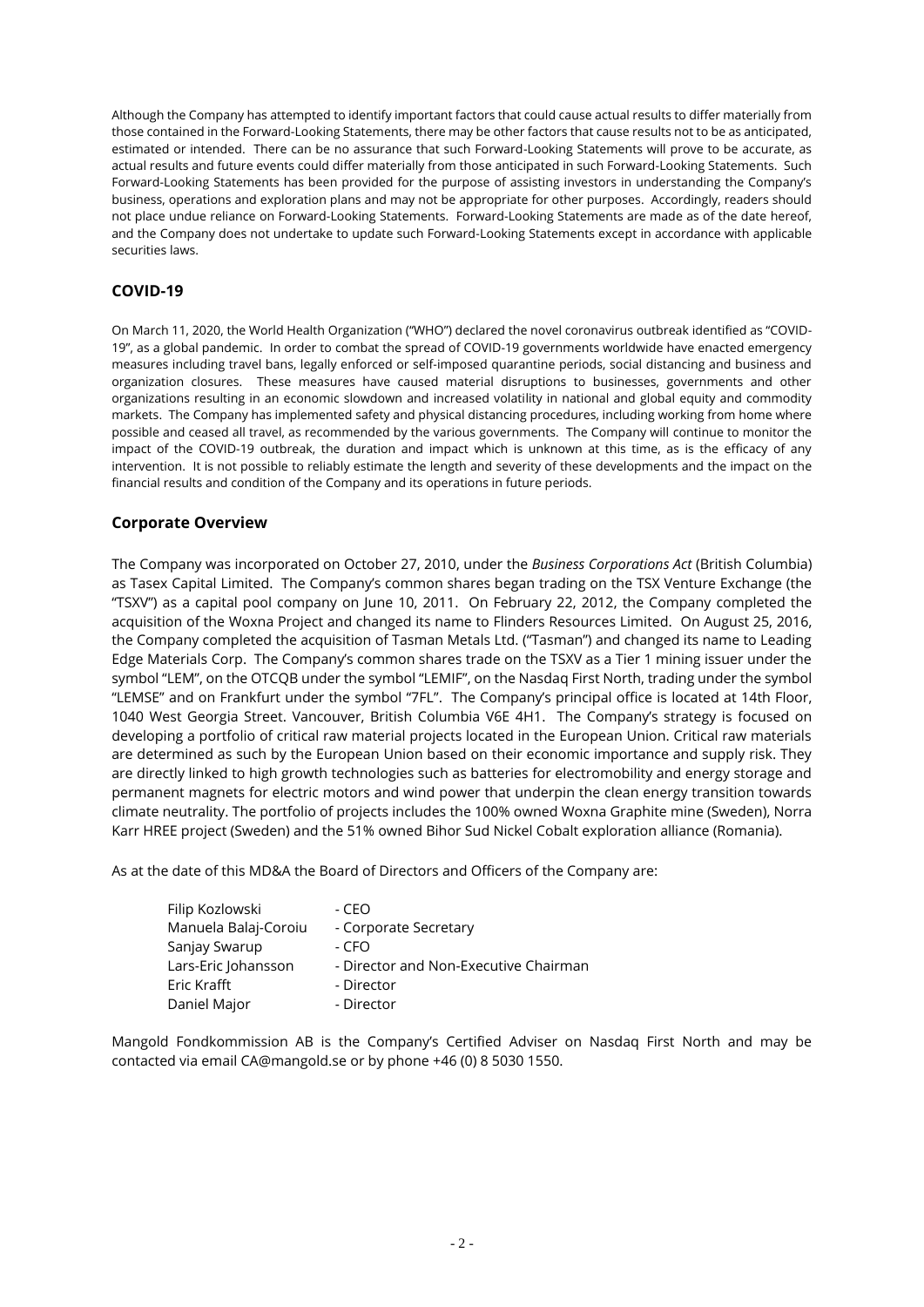# **Highlights During and After the Quarter**

During the three months ended April 30, 2022:

- The Company commenced an evaluation to restart graphite production at Woxna Mine due to improved market conditions.
- Norra Karr Exploration License Remains in Full Force After Court Decision.
- The Company appointed Manuela Balaj-Coroiu as Company Secretary.
- The Company held its Annual and Special Meeting of Shareholders.

Subsequent to April 30, 2022:

- On May 17, 2022 the Company signed Bihor Sud Exploration License between the Company's subsidiary LEM Romania SRL and National Agency for Mineral Resources, Romania.
- On June 21, 2022 the Company took a decision to initiate a Natura 2000 permit application process for the Norra Karr project and retract the appeal against the mining lease rejection for Norra Karr.

#### **Outlook**

Over the last few months the world has experienced deflating stock prices led by growth/tech stocks after significant jumps in various inflation measures. The latter being driven by continued supply chain disruptions, component shortages, high energy prices and increasing raw material costs. Graphite prices have remained stable since the last quarter<sup>1</sup> whereas rare earth prices have given back some of their extreme gains from earlier this year<sup>2</sup>.

Politicians across the western world are increasingly launching efforts to address their respective raw materials security in a new geopolitical world with Russia's war on Ukraine continuing, Europe is working on a critical raw materials act to strengthen the legislative role of critical raw materials<sup>3</sup>. A recent initiative from the US brings together ally countries, Sweden being one, to collaborate around increasing critical raw materials resilience in the form of a *Minerals Security Partnership*. A key objective of the partnership is to "catalyze investment from governments and the private sector for strategic opportunities" *<sup>4</sup>* .

In Sweden concrete actions are being taken to unlock some of the past bottlenecks in permitting of raw material projects. The government launched an investigation to propose legislative changes to clarify that a Natura 2000 permit should be part of the environmental permitting process and not the mining lease permit<sup>5</sup>. In addition, as an addendum to an already ongoing investigation the government instructed to investigate whether critical raw materials could be granted preferential status under the Environmental Act alongside other competing land use interests<sup>6</sup>.

For the Woxna Graphite project, we are in dialogue with the downstream graphite market to evaluate opportunities for the potential product sales of flake graphite concentrate prior to making a final decision on restarting production at the Woxna Graphite mine. In parallel, the batches of spherical purified graphite produced by our preferred equipment suppliers have been sent to Sicona's pilot plant in Australia for final upgrading to active anode materials that can be tested and sent as samples to potential future customers.

<sup>1</sup> https://www.indmin.com/Article/5102474/Graphite/Weaker-expandable-demand-weighs-on-fob-China-large-flakegraphite-prices.html

<sup>2</sup> https://www.metal.com/price/Rare%20Earth/Rare-Earth-Oxides

<sup>3</sup> https://ec.europa.eu/commission/presscorner/detail/en/STATEMENT\_22\_3643

<sup>4</sup> https://www.state.gov/minerals-security-partnership/

<sup>5</sup> https://www.regeringen.se/pressmeddelanden/2022/05/natura-2000-tillstand-i-samband-med-gruvverksamhet---nuutreds-fragan/

<sup>6</sup> https://www.regeringen.se/pressmeddelanden/2022/06/tillaggsdirektiv-till-utredningen-om-att-sakerstalla-en-hallbarforsorjning-av-innovationskritiska-metaller-och-mineral/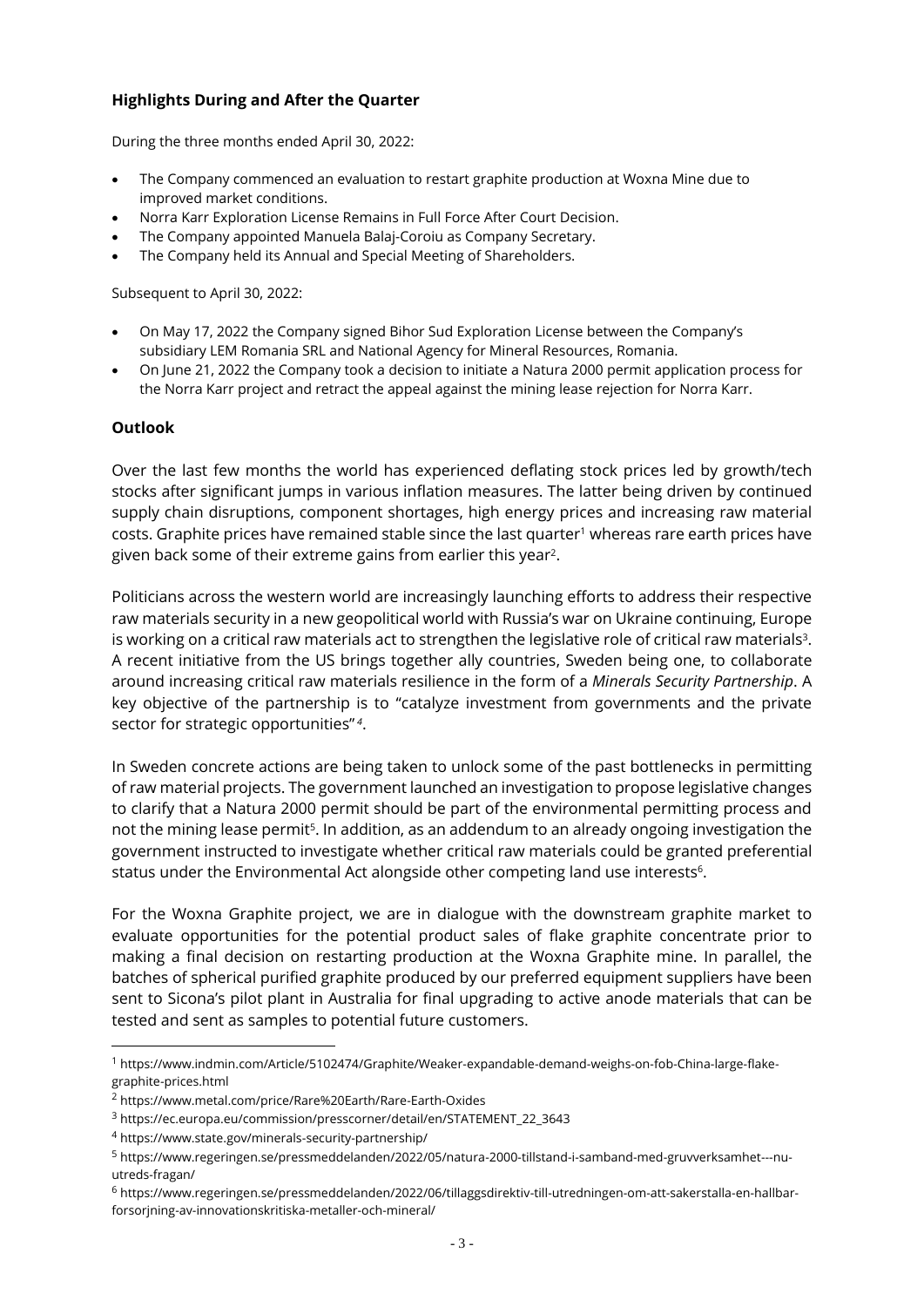For the Norra Karr project, in contrast to recent trends in potential legislative change, on June 20, 2022, the Supreme Administrative Court of Sweden ruled in the Boliden Laver case<sup>7</sup> confirming that current legislation requires a Natura 2000 permit prior to the evaluation of a mining lease. Since our appeal to the Government against the Mining Inspectorate's rejection of the Norra Karr mining lease application in May 2021 was made on largely the same basis as the Boliden Laver case<sup>8</sup> , we decided to retract our appeal against the Norra Karr mining lease rejection. With the current legal framework now clarified, we took the decision to initiate a Natura 2000 permit application process for the Norra Karr project. By initiating a Natura 2000 permit process based on the new design of the Norra Karr project we will benefit from authorities and other stakeholders evaluating the merits of the project based on the most recent plans. In parallel, through the various environmental and metallurgical studies that may be required to support the Natura 2000 permit application the Company can further progress the Norra Karr project towards its next stages of feasibility development. We will continue to adapt our path should the legal framework evolve going forward.

Lastly, it was with great excitement that we could finally sign the exclusive exploration license for our Romanian project. It has been a long wait to get here, but now we are rapidly moving to put together the team on the ground and submit the required work plans to start our exploration work and demonstrate the potential this project offers us.

In recent weeks the Company has attended the VRIC conference in Vancouver and PDAC in Toronto. Although the general market sentiment clouded optimism, it was clear that the raw materials needed for the energy transition are in high demand and gaining increasing attention as other areas of the market loses attraction.

<sup>7</sup> https://www.domstol.se/globalassets/filer/domstol/hogstaforvaltningsdomstolen/2022/domar-och-beslut/798-21.pdf <sup>8</sup> https://leadingedgematerials.com/leading-edge-materials-appeals-norra-karr-mining-lease-application-rejection-to-thegovernment-of-sweden/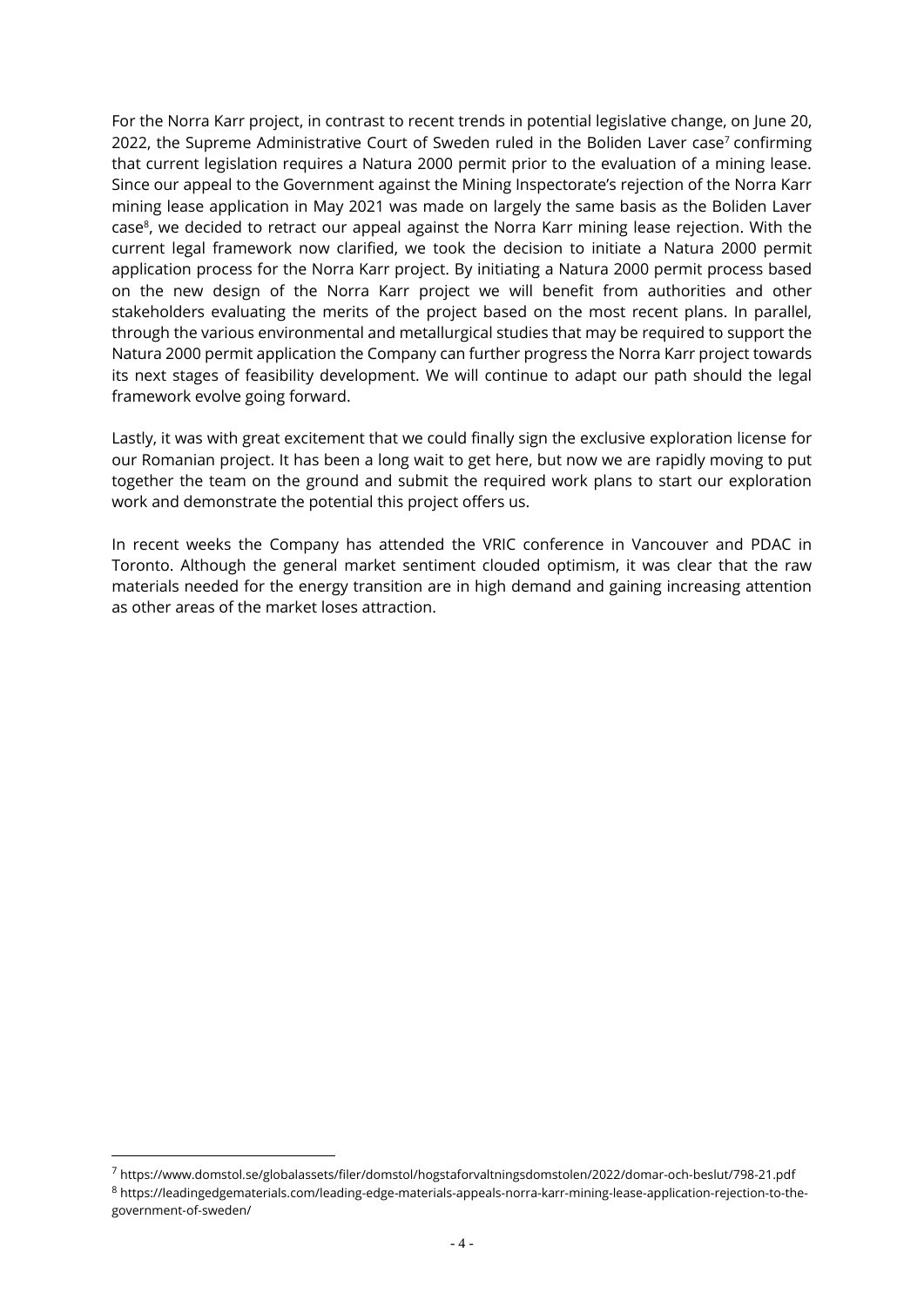# **Projects Overview**

# *Woxna Graphite Mine and Anode Project*

The Woxna graphite mine and production facility is comprised of four graphite deposits, an open pit mine, a permit to process 100,000 tonnes of mineralized material per annum, a processing plant and tailings dam, all located some 8 kilometres ("km") WNW of the town of Edsbyn, Sweden, approximately a 3.5 hour drive north of Stockholm. Access is via 10 km of all-weather forest road from Highway 301. The principal property is the Kringelgruvan concession, where permission to mine remains current until 2041. Ongoing development has been directed towards test work focused on the possible production and modification of high purity graphite using thermal purification technologies for emerging high growth high value markets, one such example being the lithium-ion battery industry (the "Anode Project"). Other potential high-value end-markets being investigated are purified micronized graphite for metallurgical and electroconductive additives and purified large flake graphite as a precursor for the production of expandable graphite suitable as a feed for graphite foil and fuel cell bipolar plates.

On June 9, 2021, the Company announced Preliminary Economic Assessment ("PEA") results for a vertically integrated mine to anode material production, the full details subsequently included in the technical report entitled "NI 43-101 Technical Report – Woxna Graphite" prepared for Woxna Graphite AB with effective date June 9, 2021 and issue date July 23, 2021, available on Leading Edge's website www.leadingedgematerials.com and under its SEDAR profile www.sedar.ca. The main results are the following where all figures are US dollars unless otherwise specified;

### **Main PEA Highlights**

- The PEA indicates the potential viability of a Swedish operation producing battery grade graphite anode material utilizing an existing graphite mine and concentrator with the addition of a value-add processing facility offsite;
- The proposed process route in the PEA uses a thermal purification process which, combined with access to low cost hydropower offers a low carbon footprint for the Project which was demonstrated in a subsequent life cycle assessment (LCA) report. The PEA also focused on improved waste management process for tailings further improving the sustainability ambitions of the Project;
- The Report shows a financially robust Project with average annual EBITDA of \$49m and a pre-tax Internal Rate of Return (IRR) of 42.9%;
- The PEA utilizes one out of four deposits currently owned by Woxna under granted exploitation concessions, where two of the other deposits also have indicated and inferred mineral resource estimates offering potential upside for further expansion in future development or studies;

### **Project Financial Highlights**

- Pre- and post-tax Net Present Value (NPV) of \$317m and \$248m using an 8% discount rate Pre- and Post-tax IRR of 42.9% and 37.4% Accumulated project revenues of \$1,425m
- Average annual EBITDA of \$49m
- Initial Capital Expenditures (CAPEX) of \$121m
- Pre-tax Payback Period from first production of 2.24 years
- Operating cost per tonne of coated spherical purified graphite (CSPG) of \$2,519 after revenue credit from micronized graphite product

#### **Operational Highlights**

- Life of Project (LOP) is 19 years
- Life of Mine (LOM) is 15 years
- LOM average annual plant feed of 159,967 tonnes
- LOM average annual CSPG product 7,435 tonnes
- LOM average annual micronized graphite product 8,421 tonnes
- LOM average strip ratio of 3.7:1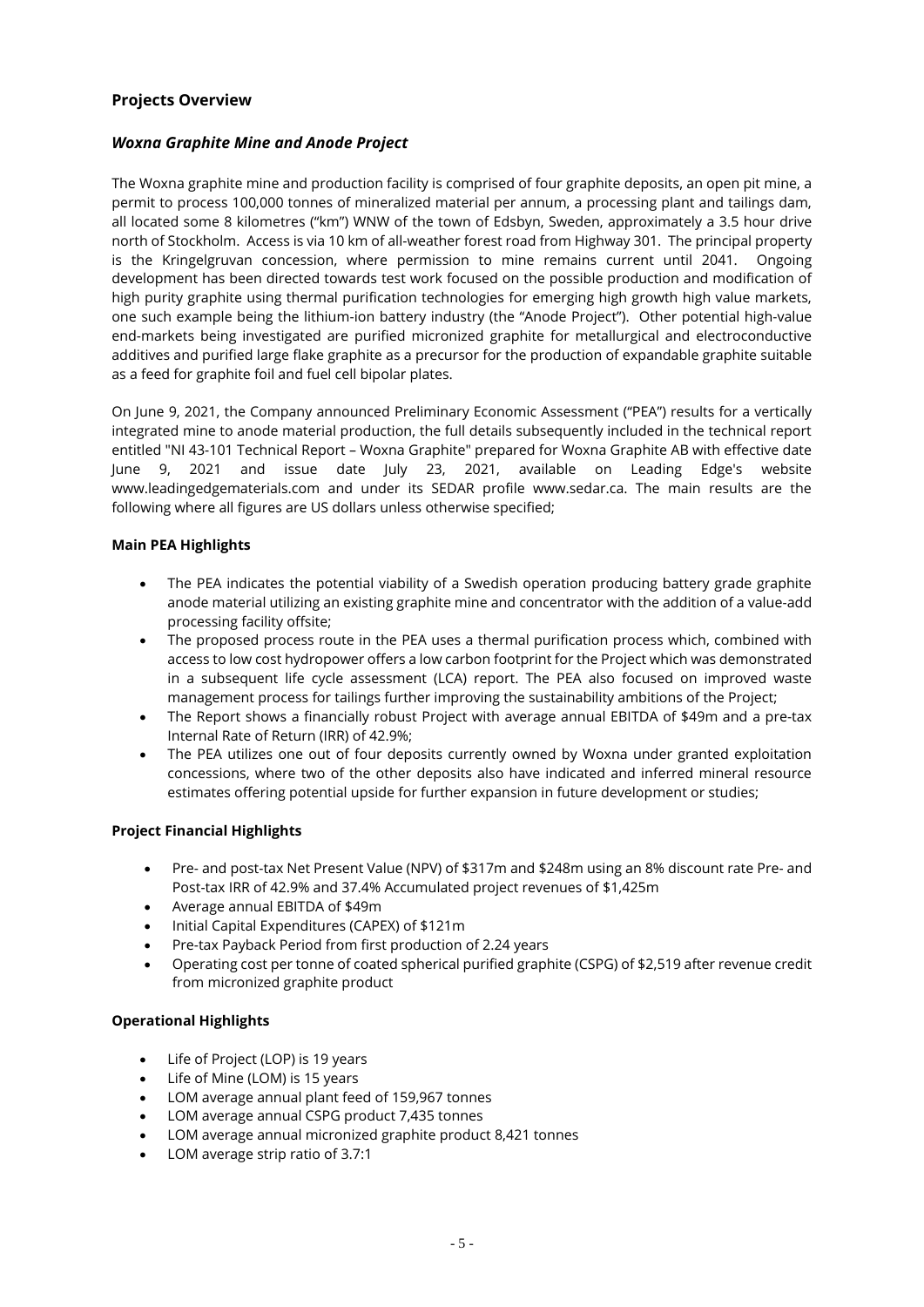# **Mineral Resource Estimate – Measured and Indicated**

| Property  | Classification of Mineral Resource | Tonnes (Mt) | Grade C (%) |
|-----------|------------------------------------|-------------|-------------|
|           | Measured                           | 0.96        | 9.21        |
| Kringel   | Indicated                          | 1.65        | 9.09        |
|           | Sub-total Measured + Indicated     | 2.61        | 9.13        |
| Gropabo   | Indicated                          | 2.33        | 7.72        |
| Mattsmyra |                                    | 5.83        | 7.14        |
| Total     | Measured + Indicated               | 10.77       | 7.75        |

# **Mineral Resource Estimate – Inferred**

| Property  | Classification of Mineral Resource | Tonnes (Mt) | Grade $C(\%)$ |
|-----------|------------------------------------|-------------|---------------|
| Kringel   |                                    | 0.39        | 8.72          |
| Gropabo   | Inferred                           | 0.61        | 8.07          |
| Mattsmyra |                                    | 1.51        | 8.06          |
| Total     | Inferred                           | 2.51        | 8.16          |

Source: ReedLeyton 2021

Notes:

- Inconsistencies in totals are due to rounding;
- 4% Cg mill cut-off grade applied for reporting purposes constrained within the MPlan 2021 pitshell;
- Reported according to CIM Definition Standards 2011;
- Reported according to CIM Mineral Exploration Best Practice Guidelines (Nov 2018);
- No geological losses applied;
- Default Density of 2.7 t/m<sup>3</sup> applied to in situ, then Density of 2.82 t/m<sup>3</sup> applied to Type A Graphite and Density of 2.86 t/m<sup>3</sup> applied to Type B Graphite for Gropabo and Mattsmyra; and Default Density for Kringel remained at  $2.7$  t/m3 $\cdot$
- The previous Mineral Resource Estimates for the Project were developed without the constraint of an applied mine plan and open-pit shell. In the light of more rigorous compliance requirements, the Mineral Resources were reported by ReedLeyton within the constraints of the PEA mine plan as a means of demonstrating "reasonable prospects for economic extraction" as required by numerous international reporting codes. No new exploration data was included in the reporting process;
- Effective date of Mineral Resource Estimate is June 9, 2021; and
- Mineral resources are not mineral reserves and do not have demonstrated economic viability;

The PEA is preliminary in nature, it includes inferred mineral resources that are considered too speculative geologically to have the economic considerations applied to them that would enable them to be categorized as mineral reserves, and there is no certainty that the preliminary economic assessment will be realized.

On June 21, 2021, preliminary LCA results were announced, subsequently confirmed in the final report, showing that the production of 1 tonne of natural graphite anode material (coated spherical purified graphite ("CSPG") from natural graphite extracted at the Woxna Graphite mine is forecast to have an impact of 1.8 tonnes CO2 eq. Minviro applied the same methodology in the report to evaluate current Chinese natural and synthetic graphite anode material, with Woxna CSPG demonstrating an 85% to 90% lower impact than the current market dominant Chinese alternatives. A significant factor influencing the dramatically reduced carbon footprint for Woxna Graphite is the access to hydropower as the main electricity source.

On October 6, 2021, the signing of a non-binding Heads of Agreement (the "MOU") between the Company's 100% owned Swedish subsidiary Woxna Graphite AB ("WGAB") and Sydney, Australia, based Sicona Battery Technologies Pty Ltd ("Sicona") was announced. The Heads of Agreement lays out the path for the establishment of a Sweden based 50/50 Joint Venture (the "JV") targeting the production of advanced natural graphite and silicon-graphite-carbon composite active anode materials using natural graphite from the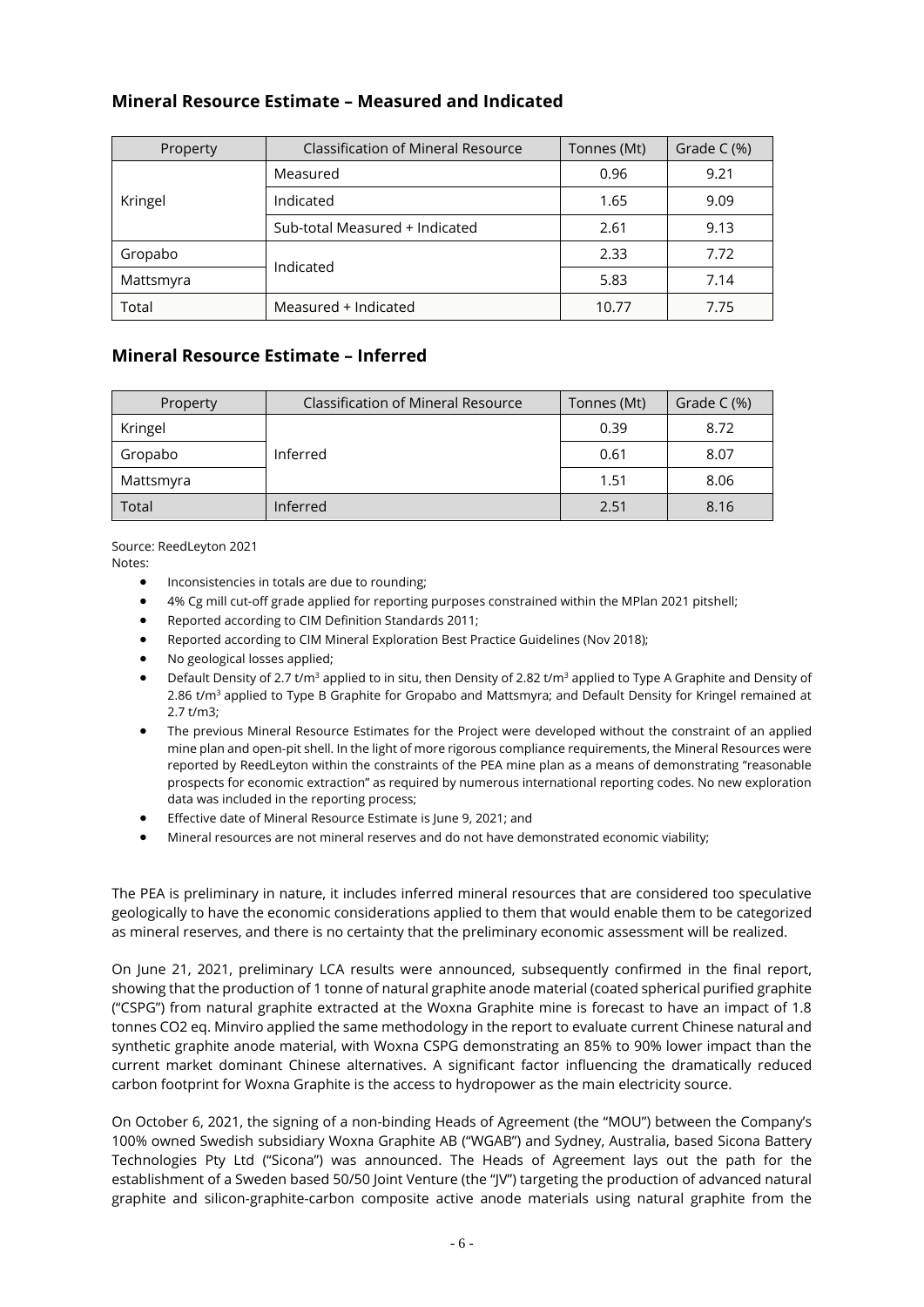Woxna Graphite mine as feedstock to offer the European lithium-ion battery manufacturing industry a secure and sustainable supply of high-performance anode materials. Sicona is commercialising innovative silicongraphite-carbon composite anode and binder technology and materials that have been developed over the last ten years at the Australian Institute for Innovative Materials at the University of Wollongong and now owned by Sicona. The MOU lays out certain work packages with the ultimate objective being a Sweden based advanced anode materials production facility targeting an annual production of up to 20,000 tonnes per year of multiple active anode materials products using Woxna graphite feedstock and other complementary suitable feedstocks such as externally sourced silicon and other carbon or graphite materials utilizing Sicona's significant proprietary IP and know-how.

Key points of the JV as envisioned in the MOU;

- The establishment of a Swedish corporation owned 50/50 by WGAB and Sicona to operate the JV out of Sweden;
- The design, funding and launch of a 500 tonnes per annum stage 1 commercial demonstration plant at a suitable location from the Woxna Graphite mine to produce multiple active anode materials products for advanced customer qualification trials;
- Appropriate feasibility study for a 7,000 to 20,000 tonnes per annum full scale commercial production facility;
- Funding, building and operation of a full scale commercial production facility;
- Woxna to enter an offtake agreement with the JV to sell it all of its graphite concentrate production on a graphite related all in cost basis plus a 30% margin, with a cap at the price equivalent to an appropriate graphite pricing benchmark less 15% (the "Off-take Agreement");
- The JV to be granted a non-exclusive, non-transferable, non-sublicensable license for Sicona's IP to produce carbon coated graphite based and silicon-graphite-carbon based active anode materials (the "License Agreements");
- JV to retain exclusivity over the IP in Sweden, with additional timelines proposed to prohibit the licensing of the IP within Europe to other parties; and
- A twelve month exclusivity period during which Woxna and Sicona are prohibited from soliciting alternative transactions to the proposed JV and must deal exclusively with each other (the "Exclusivity Provision").

The establishment of the JV is subject to entering into a definitive binding joint venture agreement governing the Swedish JV corporation (the "Definitive Joint Venture Agreement", and together with the Off-take Agreement and the License Agreements, the "Definitive Agreements"), the Off-take Agreement and the License Agreements and completion of satisfactory due diligence and receipt of all necessary board and regulatory approvals. Other than the Exclusivity Provision and certain other standard provisions relating to confidentiality, expenses and governing law, the MOU is non-binding in nature and neither WGAB nor Sicona are under any obligation to enter into, or continue negotiations regarding, the Definitive Joint Venture Agreement. No binding agreement will exist between WGAB and Sicona relating to a JV unless and until the Definitive Joint Venture Agreement has been finalized and executed. There is no assurance or guarantee that the Definitive Agreements will be executed or materialize.

Bulk trials with preferred equipment suppliers to produce spherical purified graphite have been completed successfully and the materials have been sent to Sicona for further refinement in their recently commissioned pilot plant. These materials will be tested and sent for customer trials as a basis for moving the anode project to the next phase.

In February 2022 (see [news release dated February 11, 2022\)](https://leadingedgematerials.com/leading-edge-materials-to-evaluate-restart-of-graphite-production-at-woxna-mine-due-to-improved-market-conditions/) the Company announced the initiation of an internal review focused on the potential to restart production at the Woxna graphite mine. The internal review was triggered by a strong development in European graphite pricing, signs of strong graphite demand and continuing supply chain disruptions. Since the commencement of the internal review the underlying fundamental factors leading to the review have continued or strengthened. The Company is actively engaging with the downstream graphite market in order to evaluate the optimal marketing strategy for the planned production prior to making a final investment decision on a restart of production.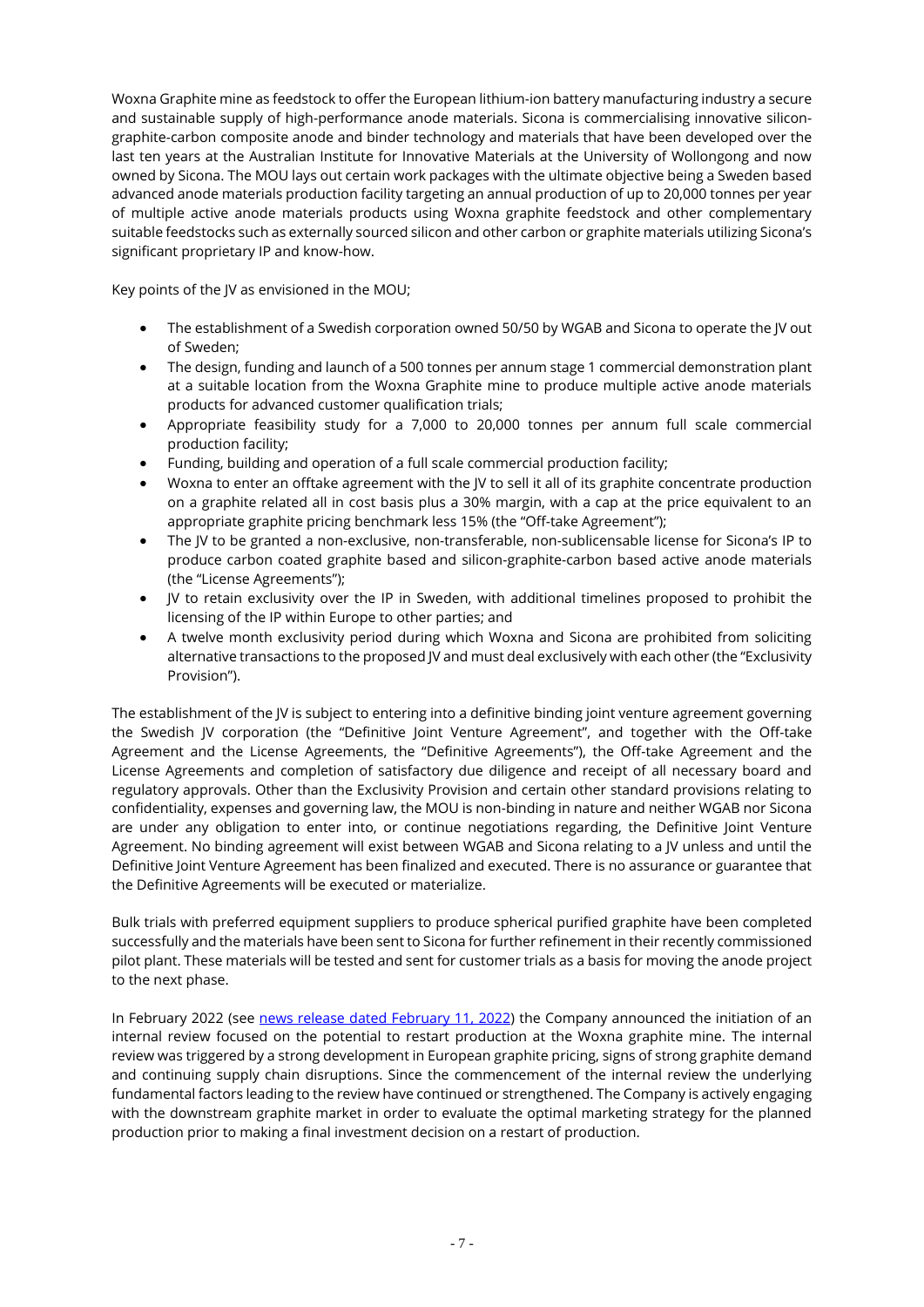# *Norra Karr Heavy Rare Earth Elements Project*

Norra Karr is highly significant within Europe and can deliver a secure long-term source of rare earth elements ("REE"), zirconium, hafnium and niobium to European renewable energy and electric vehicle industries. The Norra Karr REE deposit was acquired by the Company and drill tested in 2009. Following thick intersections of mineralized rock, the project progressed quickly through drill out, metallurgical testing, resource calculation, PEA, environmental and social studies, and Mining Lease application, culminating in a Pre-Feasibility Study ("PFS") completed in 2015.

In August 2020 the Company commissioned SRK Consulting (UK) Limited ("SRK") to produce an updated PEA study to propose a new design of the Norra Karr project with the objective to maximize resource utilization and minimize potential environmental footprint.

On July 22, 2021, the Company announced PEA results for Norra Karr, the full details subsequently included in the technical report titled "PRELIMINARY ECONOMIC ASSESSMENT OF NORRA KARR RARE EARTH DEPOSIT AND POTENTIAL BY-PRODUCTS, SWEDEN" prepared for Leading Edge Materials Corp. with effective date August 18, 2021 and issue date August 19, 2021, available on Leading Edge's website www.leadingedgematerials.com and under its SEDAR profile [www.sedar.ca.](http://www.sedar.ca/) The main results are the following where all figures are US dollars unless otherwise specified;

#### **Main PEA Highlights** (In comparison to the 2015 PFS)

- Significant increase in resource utilization by proposing recovery of nepheline syenite (NS) industrial mineral, zirconium oxide (Zr) and niobium oxide (Nb) products in addition to the rare earth oxide ("REO") products. In the PEA, more than 50% of total mined material is planned to be sold as products compared with previously less than 1% in the 2015 PFS. The PEA also identifies future opportunities to valorize the residual mined material which could potentially result in all mineralized material mined to be treated as potential commercial products.
- Introducing a revised Project flowsheet to minimize the environmental footprint at the Norra Karr site:
	- The Norra Karr site will only include mining and comminution methods consisting of crushing, milling and magnetic separation, eliminating all chemical processing from Norra Karr and associated waste vs the 2015 PFS study. In the PEA following physical separation resulting material streams either are shipped as products or as concentrates for further processing at other locations and a single waste stream to be stored at the Norra Karr site.
	- The rare earth, zirconium and niobium bearing concentrate will be transported to a dedicated off-site location for chemical processing and further recovery.
- The combination of the above, results in a single waste stream at the Norra Karr site consisting of the mineral aegirine which can be dry stacked in a lined impoundment together with waste rock from mining, eliminating the need for a wet tailings storage facility. This new design substantially reduces land area usage of the Project by approximately 80% (see Figure 1) and results in no chemical process tailing dams being required at Norra Karr. These changes considerably reduce the environment risk profile of the Project at Norra Karr.
- In addition, the removal of chemical processing and wet tailings at Norra Karr delivers an overall predicted 51% reduction in water requirements over the life of mine vs the 2015 PFS study. Use of mine dewatering for processing can reduce additional water requirements by almost 100% and the elimination of discharge requirements to local water bodies compared with the 2015 PFS design.
- The PEA introduces the design of an off-site chemical recovery plant located close to reagent supplies within an existing brownfield development area where mixed REO (MREO), Zr and Nb products are planned to be recovered. Residual process waste at the off-site facility consists of neutralized leach residue and gypsum disposed of in geomembrane lined dry stack impoundments. The Report identifies the future potential to further process the gypsum waste into a gypsum product for construction material markets.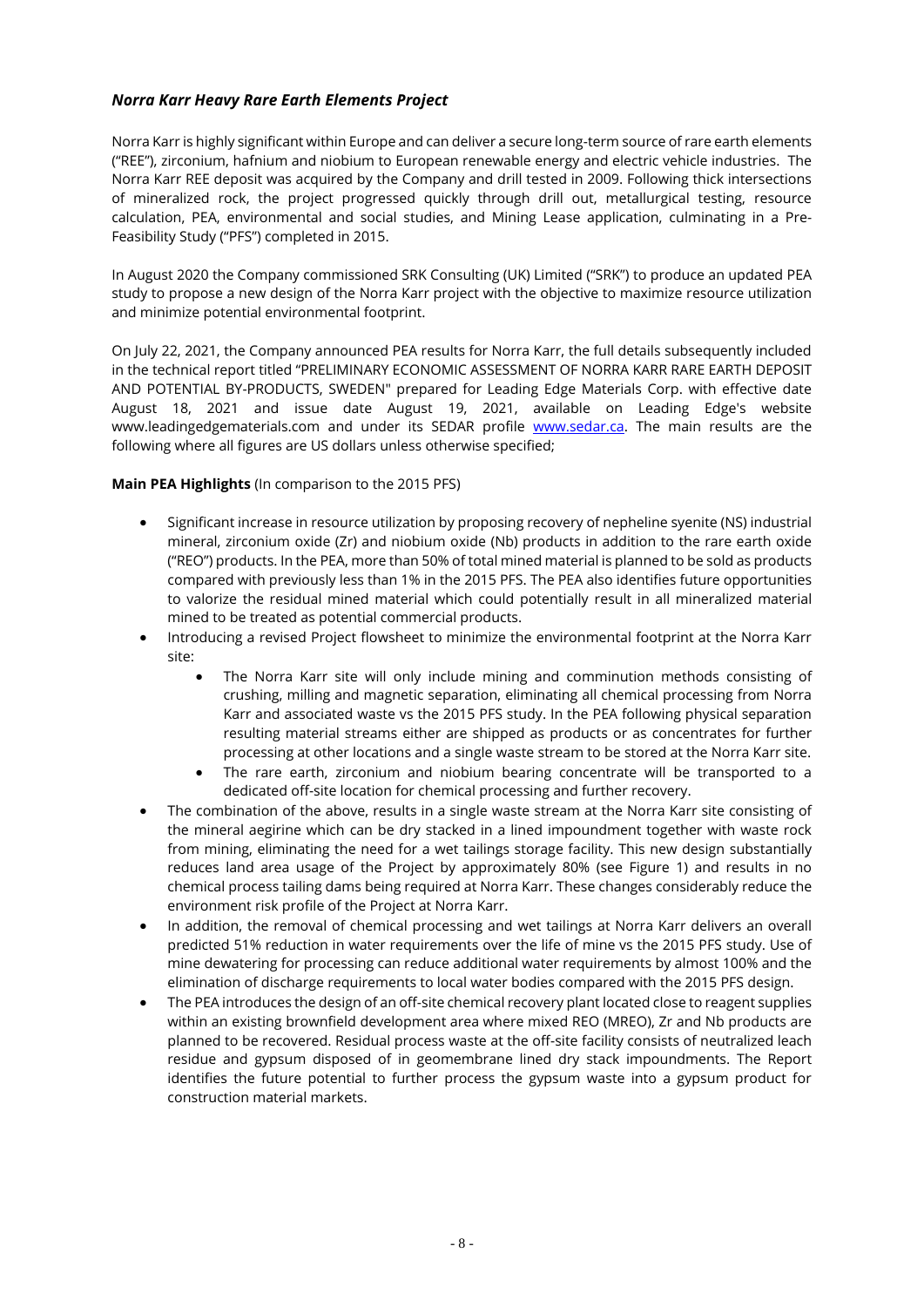### **Project Financial Highlights**

- Pre- and Post-tax Net Present Value (NPV) of \$1,026M and \$762M using a 10% discount rate
- Pre- and Post-tax Internal Rate of Return (IRR) of 30.8% and 26.3%
- Accumulated LoM project revenues of \$9,962M
- Average annual EBITDA of \$206M
- Initial Capital Expenditures (CAPEX) of \$487M
- Pre-tax Payback Period from first production of 5.1 years
- Life of mine average gross basket price per kg of separated mixed REO product at \$53
- Operating cost per kg of separated mixed REO product at \$33 including toll separation charges
- By-product revenue per kg of separated mixed REO product \$19
- Operating cost per kg of separated mixed REO product including toll separation charges and after by-product credit at \$14.57.

#### **Operational Highlights**

- Life of Mine (LOM) is 26 years
- LOM average annual
	- Mining rate of 1,150,000 tonnes
	- Strip ratio of 0.32
	- TREO 5,341 tonnes
	- Main magnet rare earth oxides ("MagREO") (Nd, Pr, Dy, Tb) 1,005 tonnes
		- Dy<sub>2</sub>O<sub>3</sub>: 248 tonnes
		- $\bullet$  Tb<sub>2</sub>O<sub>3</sub>: 36 tonnes
		- $\bullet$  Nd<sub>2</sub>O<sub>3</sub>: 578 tonnes
		- $\bullet$  Pr<sub>2</sub>O<sub>3</sub>: 143 tonnes
	- Nepheline Syenite by-product 732,885 tonnes
	- Zirconium dioxide by-product 10,200 tonnes
	- Niobium oxide by-product 525 tonnes

The Norra Karr deposit average concentration of uranium and thorium based on 9987 samples are extremely low (U 11.4 ppm and Th 10.9 ppm), especially compared with other REE deposits. The various material streams from the new design of the Project have not been tested for radionuclide content. However previous testwork, on both material and waste streams conclude that amounts of uranium and thorium, activity concentrations and indexes would likely fall below thresholds of radioactivity as per the definition of a radioactive substance by the International Atomic Energy Agency (IAEA) and EU guidelines (ANSTO, 2014).

SRK conducted a hazardous waste assessment through HazWasteOnlineTM as part of the PEA to determine whether the waste materials contain any hazardous properties. The assessment uses the multi-element assays for the composites and average assays per material type for the 65 waste rock samples plus calculated weighted averages. Based on the project geochemistry the waste rock is classified as non-hazardous, noninert by the Swedish Waste Ordinance (SFS 2020:614).

#### **Norra Karr Mineral Resource Statement (SRK, 18 August 2021)\***

| <b>Mineral Resource</b> | Tonnes | <b>TREO</b> | ZrO <sub>2</sub> | Nb <sub>2</sub> O <sub>5</sub> | <b>Nepheline Syenite</b> |
|-------------------------|--------|-------------|------------------|--------------------------------|--------------------------|
| <b>Classification</b>   | (Mt)   | (%)         | (96)             | (%)                            | (%)                      |
| Inferred                | 110    | 0.5         | ٠. ا             | 0.05                           | 65                       |

\*Notes:

- 2. Qualified Person Mr Martin Pittuck MSc C.Eng
- 3. Mineral Resources are not Mineral Reserves until they have Indicated, or Measured confidence and they have modifying factors applied and they have demonstrated economic viability based on a Feasibility Study or Prefeasibility Study.
- 4. There is no guarantee that Inferred Mineral Resources will convert to a higher confidence category after future work is conducted.
- 5. The Mineral Resources reported have been constrained using an open pit shell assuming the deposit will be mined using open pit bulk mining methods and above a cut-off grade of USD150/t., including a 30% premium on projected commodity prices and unconstrained by commodity production rates and the 260m highway buffer zone.

<sup>1.</sup> Effective date 18 August 2021.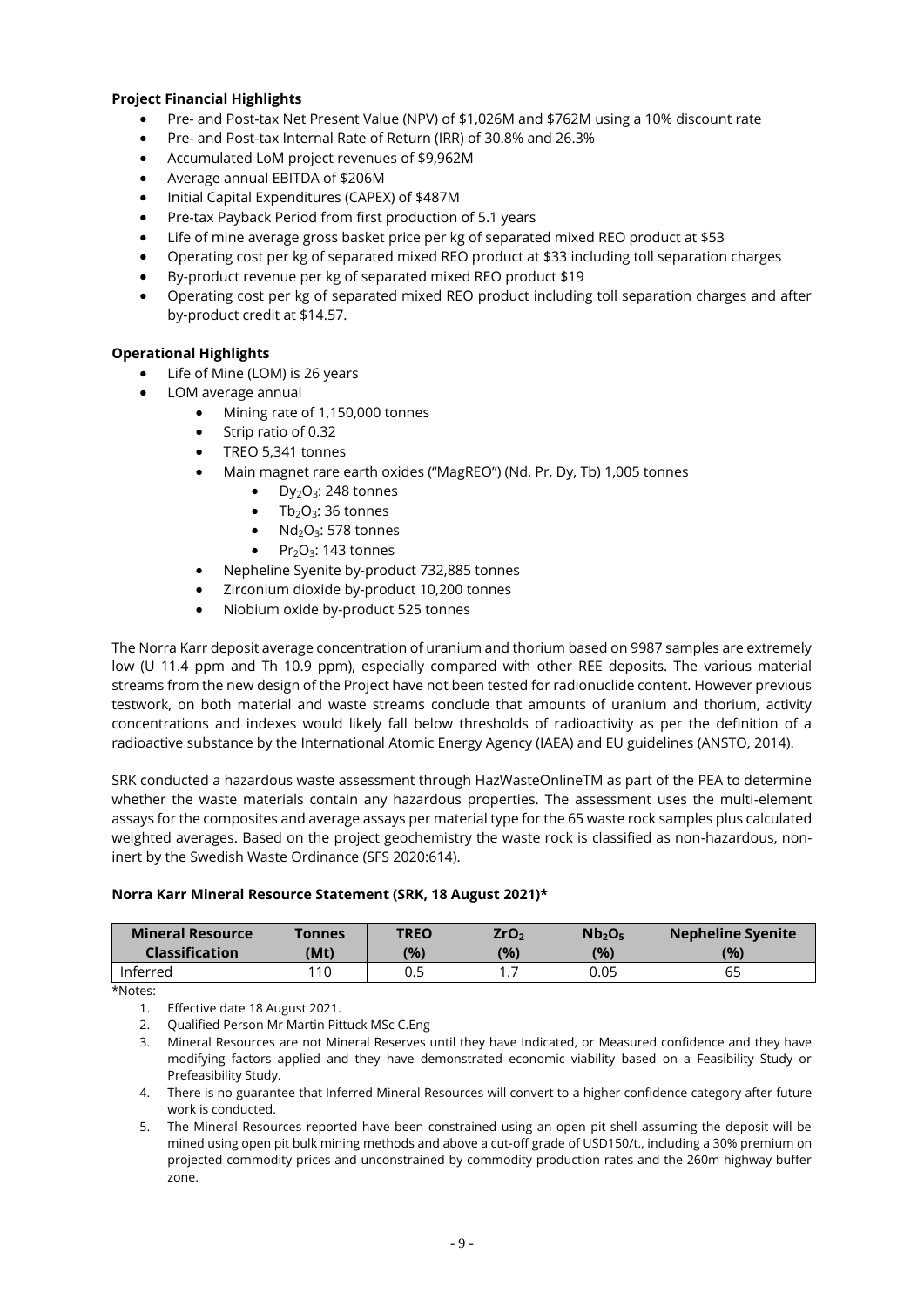- 6. The Mineral Resources reported represent estimated contained metal in the ground and has not been adjusted for metallurgical recovery.
- 7. Total Rare Earth Oxides (TREO) includes: La2O3, Ce2O3, Pr2O3, Nd2O3, Sm2O3, Eu2O3, Gd2O3, Tb2O3, Dy2O3, Ho2O3, Er2O3, Tm2O3, Yb2O3, Lu2O3, Y2O3.
- 8. Heavy Rare Earth Oxides (HREO) include: Eu2O3, Gd2O3, Tb2O3, Dy2O3, Ho2O3, Er2O3, Tm2O3, Yb2O3, Lu2O3, Y2O3
- 9. HREO is 52% of TREO

#### **Norra Karr Rare Earth Element Distribution**

|                                | <b>Light REO proportion of</b> | <b>Total REO</b> |       |                               | <b>Heavy REO proportion of</b><br><b>Total REO</b> |       |                                          |       |                     |       |                    |           |           |          |
|--------------------------------|--------------------------------|------------------|-------|-------------------------------|----------------------------------------------------|-------|------------------------------------------|-------|---------------------|-------|--------------------|-----------|-----------|----------|
| La <sub>2</sub> O <sub>3</sub> | Ce <sub>2</sub> O <sub>3</sub> | $Pr_2O_3$        |       | $Nd_2O_3$ $Sm_2O_3$ $Eu_2O_3$ |                                                    |       | $Gd_2O_3$ Tb <sub>2</sub> O <sub>3</sub> |       | $Dy_2O_3$ $Ho_2O_3$ |       | $Er2O_3$ $Tm_2O_3$ | $Yb_2O_3$ | $Lu_2O_3$ | $Y_2O_3$ |
| 0.100                          | 0.210                          | 0.030            | 0.110 | 0.030                         | 0.004                                              | 0.030 | 0.007                                    | 0.050 | 0.010               | 0.034 | 0.005              | 0.033     | 0.005     | 0.340    |
|                                |                                | 0.48             |       |                               | 0.52                                               |       |                                          |       |                     |       |                    |           |           |          |

The PEA is preliminary in nature, it includes inferred mineral resources that are considered too speculative geologically to have the economic considerations applied to them that would enable them to be categorized as mineral reserves, and there is no certainty that the PEA will be realized. The rationale for re-evaluation of the Project at the PEA level is justified for the following reasons; Recognition of potentially economic commodities in the mineralization not evaluated in the 2015 PFS, namely nepheline syenite, niobium and zircon, recognition of the need to reduce the project footprint and assess alternatives to a large tailing's facility at the mine site, and the need to minimize waste on the project and have greater utilization of the extracted materials. The Company does not expect the mineral resource estimates contained in the PEA to be materially affected by metallurgical, environmental, permitting, legal, taxation, socio-economic, political, and marketing or other relevant issues.

A 25-year Mining Lease (exploitation concession) was granted to the Company's Swedish subsidiary Tasman Metals AB, now renamed GREENNA Mineral AB, covering Norra Karr in 2013. In 2016, following an appeal to the Supreme Administrative Court in Sweden regarding the decision-making process of the Bergsstaten under the Minerals Act, the Norra Karr Mining Lease reverted from Granted to Application status. On May 5, 2021, Bergsstaten rejected the mining lease application, and the Company has subsequently appealed this decision to the Government of Sweden. On June 20, 2022, the Supreme Administrative Court of Sweden ruled to confirm that current legislation requires a Natura 2000 permit prior to the evaluation of a mining lease leading to the Company retracting the appeal against the Norra Karr mining lease rejection. In accordance with the confirmed legal framework a decision to initiate a Natura 2000 permit application process for the Norra Karr project was taken.

In June 2020, the Company received confirmation that the exploration license for the Norra Karr project received an extension with the Bergsstaten to August 31, 2024. Subsequently the Swedish parliament passed legislation to mitigate the impacts of COVID-19 by giving exploration companies an additional year to carry out their work which extends the Norra Karr exploration license to August 31, 2025. The extension of the exploration license was appealed, and the administrative court of Lulea rejected the appeal in March 2021. The extension of the exploration license was appealed to the next instance, which in March 2022 denied leave to appeal. On June 10, 2022, another law came into force to mitigate the impacts of COVID-19 further extending the Norra Karr exploration license to August 31, 2026.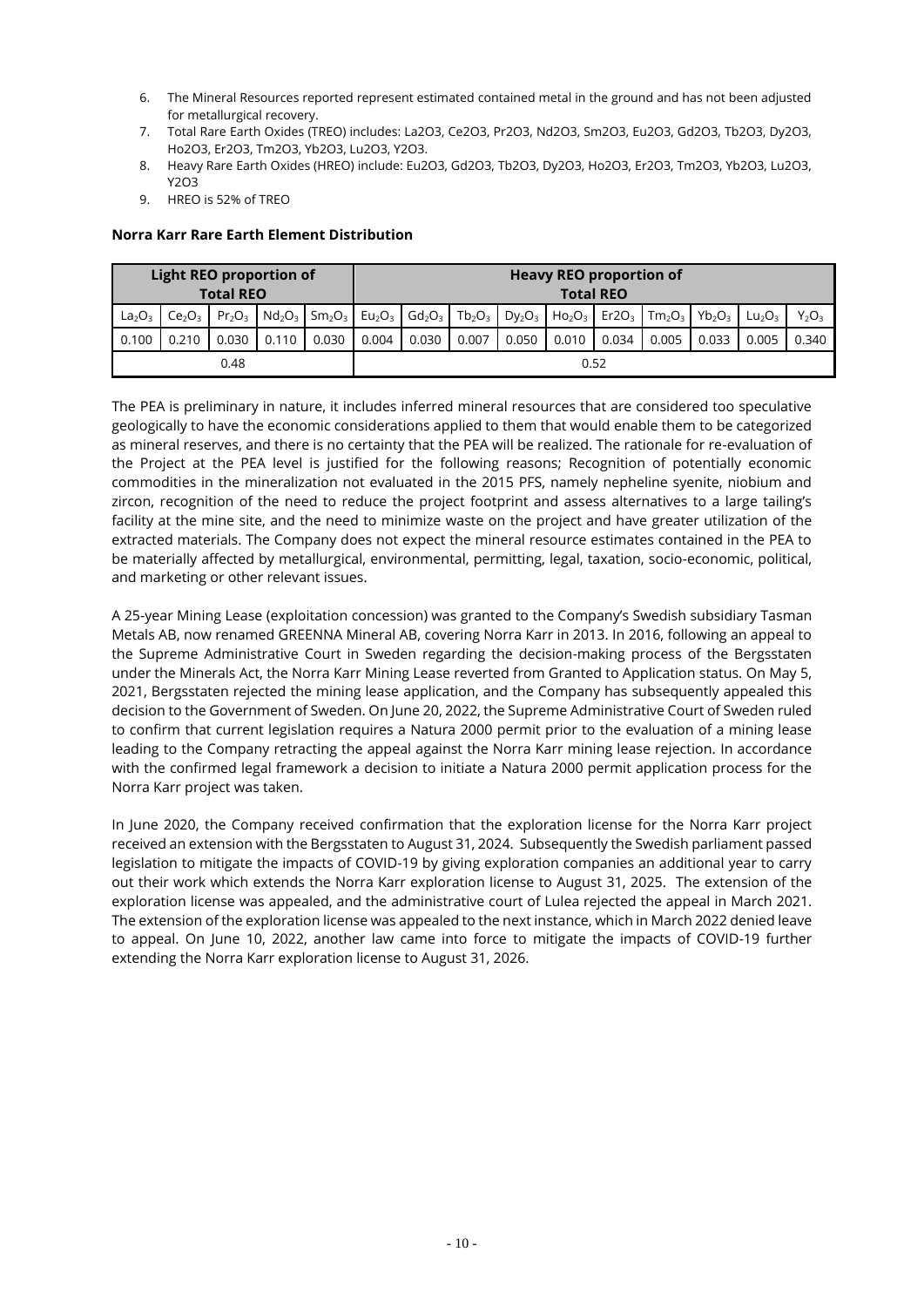# *Bergby Lithium Project*

On April 29, 2021 the company completed the sale to United Lithium Corp. (ULTH) of 100% of the issued and outstanding share capital of Bergby Lithium AB. In consideration for the shares of Bergby, the Company's wholly owned subsidiary, GREENNA Mineral AB as the owner of the Bergby shares, received from ULTH:

- CAD 250,000 in cash;
- 1,031,864 common shares in the capital of ULTH.
- 400,000 common share purchase warrants, with each Warrant entitling Tasman Metals to acquire, for a period of 36 months from the closing date of the Transaction, one common share in the capital of ULTH. at an exercise price equal to approximately CAD 0.485; and
- a 2% net smelter returns royalty on the Project, which is subject to a buyback right in favour of ULTH, exercisable for CAD 1,000,000.

The ULTH Shares are escrowed and will be released over a 20-month period, as at April 30, 2022, 619,118 shares have been released. ULTH also paid an additional CAD 250,000 in cash on October 21st, 2021.

# *Bihor Sud Nickel-Cobalt and Polymetallic Project*

In 2018 Leading Edge Materials initiated an Exploration Alliance (the "Exploration Alliance") in Romania focused on the discovery and development of lithium-ion battery raw materials. Following technical and commercial due diligence, Leading Edge Materials established a local branch company ("LEM Romania") of which it is the majority shareholder with the right to earn a 90% interest. During 2018 and early 2019, LEM Romania completed various prospecting, sampling and geological activity across an area of 25.5 sq km (2,550 ha) pertaining to the Bihor Sud Prospecting Permit in central western Romania. On the basis of positive results, in October 2019 LEM Romania elected to submit an Exploration License application to the permitting authority Agenția Natională Pentru Resurse Minerale ("NAMR") for the Bihor Sud area in a competitive tender process. In May 2022, LEM Romania signed the exclusive exploration license with NAMR.

The exploration license perimeter covers a 25 square kilometer area in the Northern Apuseni Mountains of Transylvania. The Apuseni Mountains are located in the northern extension of the Western Tethyan Metallogenic Belt, one of the world's more prominent orogenic belts that hosts numerous significant past producing mines and newly discovered mineral deposits. LEM Romania applied for the License with the goal to expand on indications of high-grade cobalt, nickel and polymetallic mineralization collected in the framework of its earlier prospecting license covering the same area.

Located approximately 90 km south-east from Oradea which is the administrative capital of Bihor County, Bihor Sud lies within the Upper Cretaceous and Neogene Carpathian magmatic arcs which extend from Turkey to Hungary and are host to several well-known mines and mineral deposits such as the Timok-Bor-Majdanpek copper-gold zone, Skouries and Chelopec. The Northern Apuseni Mountains have documented high grade skarn and carbonate replacement mineral deposits and historic production of Cu, Mo, Ag, Au, Zn, U and Pb associated with Tethyan Arc intrusions. Within the License area, there is a significant amount of historical mine works including a substantial former underground uranium mine which stopped production in the 1990s. Approximately 15 km northwest from the License, The Company's local joint-venture partner operates a high-quality dolomite mine, the Baita Skarn Mine, which has historic mining of Cu, Mo, Bi, Au, Ag, Zn, Pb and W.

Under the earlier prospecting work, staff and consultants to LEM Romania compiled historic data, sampled historic mine waste dumps and completed preliminary ground geophysics and soil sampling. Historic mining in the area tapped Co-Ni mineralization deposited at the top of a regional carbonate level and overlying dark schist in the form of replacement bodies and dissemination. Within a 5 x 2 km zone, grab samples were taken from 7 waste dumps near gallery mouths, showing mostly disseminated mineralization in dark schist and carbonate. Both, cobalt and nickel grades in these rocks, are often in the percent-range, increasing strongly as stringers occur, which locally lead to massive Co-Ni-ore pockets.

As part of the exploration license bid, a detailed exploration work program was submitted to NAMR presenting planned activities over 5 years and associated budgets. A detailed plan for each year needs to be submitted to NAMR for approval and the Company is currently working towards getting approval for the first year of work in order to commence exploration activities.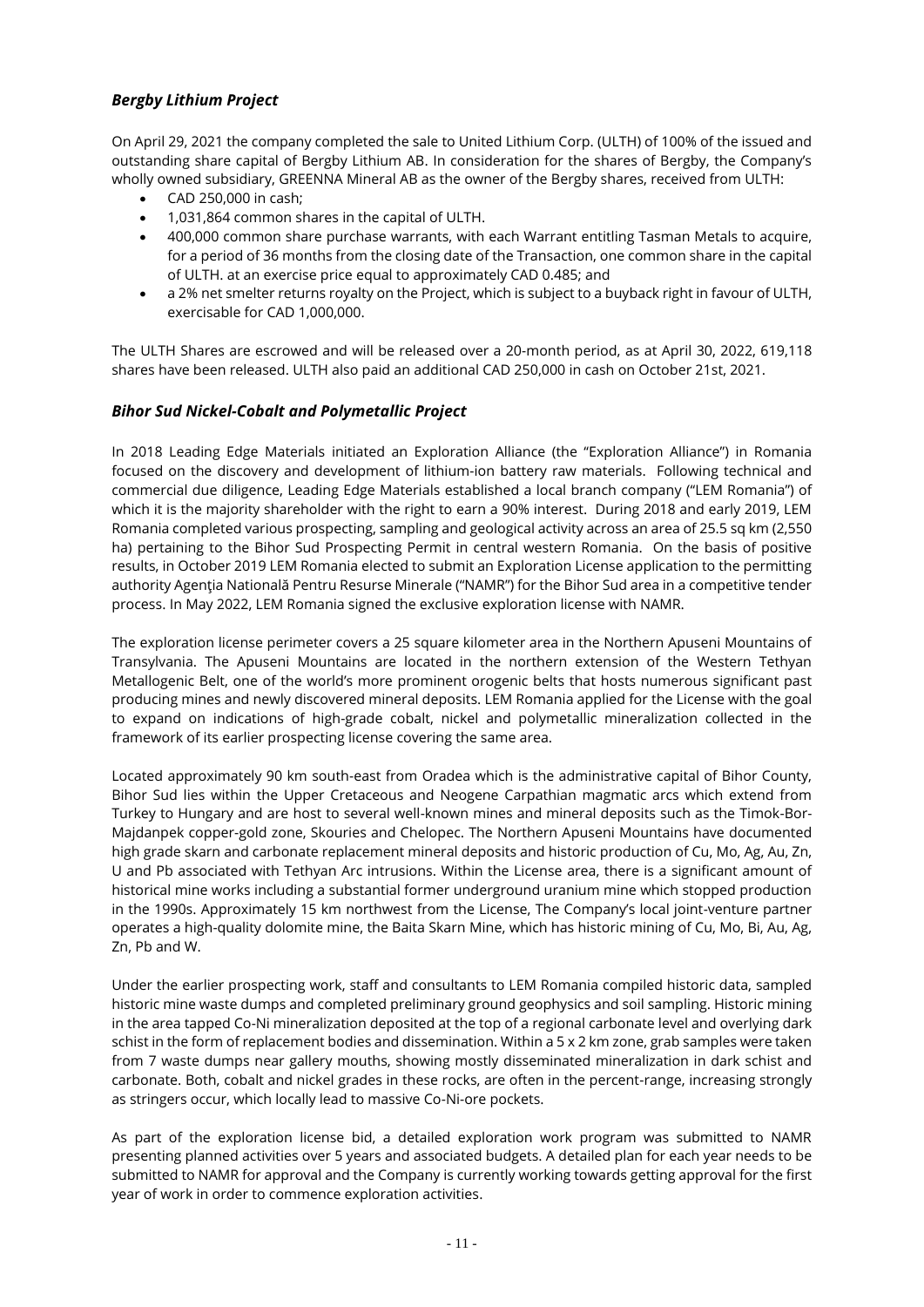# **Qualified Person**

The scientific, technical and economic information related to the Norra Karr project has been reviewed and approved by Dr. Rob Bowell of SRK Consulting (UK) Ltd, a chartered chemist of the Royal Society of Chemistry, a chartered geologist of the Geological Society of London, and a Fellow of the Institute of Mining, Metallurgy and Materials, who is an independent Qualified Person under the terms of NI 43-101 for REE deposits.

The scientific, technical and economic information related to the Woxna Graphite project has been reviewed and verified by Christopher Stinton of Zenito Limited, BSc (Hons), CEng MIMMM, an independent Qualified Person as defined by NI 43-101.

Martin S. Oczlon, PhD Geo, CEng MIMMM, a consultant to Leading Edge Materials and Qualified Person as defined in NI 43-101, has reviewed and verified the technical content related to the Bihor Sud project.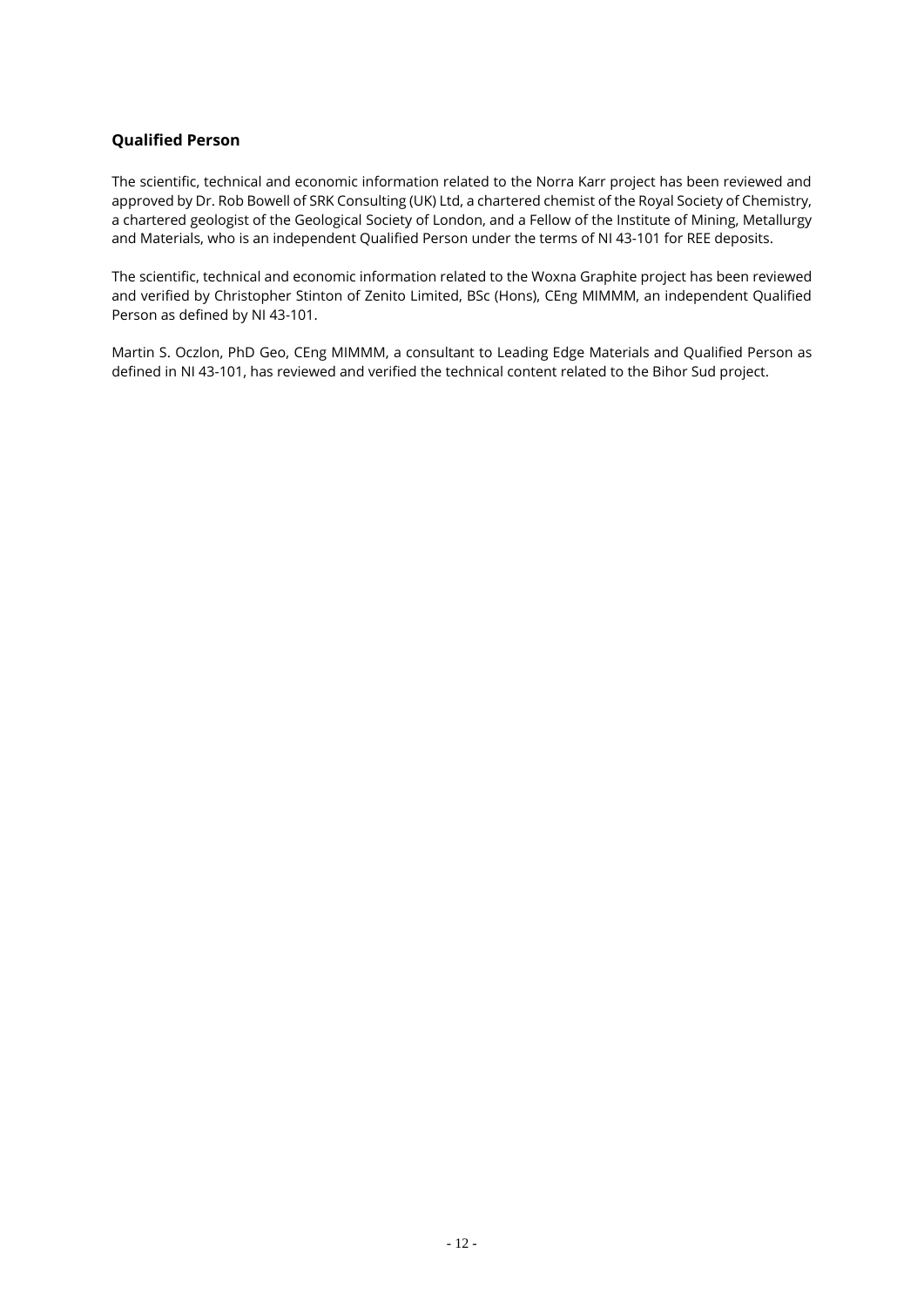# **Financial Information**

The report for three months ending July 31, 2022, is expected to be published on or about September 28, 2022.

# **Selected Financial Data**

The following selected financial information is derived from the unaudited condensed consolidated interim financial statements of the Company prepared in accordance with IFRS.

|                                 |                        | Fiscal 2022              |                          | Fiscal 2021            |                   |                           |                           | Fiscal 2020      |
|---------------------------------|------------------------|--------------------------|--------------------------|------------------------|-------------------|---------------------------|---------------------------|------------------|
| <b>Three Months Ended</b>       | April 30,<br>2022<br>Ъ | January 31,<br>2022<br>Ъ | October 31,<br>2021<br>£ | July 31,<br>2021<br>\$ | April 30,<br>2021 | January 31,<br>2021<br>\$ | October 31.<br>2020<br>\$ | July 31,<br>2020 |
| <b>Operations</b>               |                        |                          |                          |                        |                   |                           |                           |                  |
| Expenses                        | (433, 894)             | (1,874,407)              | (460, 907)               | (600, 531)             | (483, 495)        | (664, 674)                | (882, 556)                | (420, 959)       |
| Other items                     | (356, 226)             | (219, 942)               | (94,018)                 | (477, 057)             | 1,573,567         | (3,603)                   | 327,987                   | (21, 567)        |
| Comprehensive profit/(loss)     | (790, 120)             | (2,094,349)              | (554, 925)               | (1,077,588)            | 1,090,072         | (668, 277)                | (554, 569)                | (442, 526)       |
| Basic Profit/(loss) per share   | (0.00)                 | (0.01)                   | (0.01)                   | (0.01)                 | 0.01              | (0.00)                    | (0.01)                    | (0.00)           |
| Diluted profit/(loss) per share | (0.00)                 | (0.01)                   | (0.01)                   | (0.01)                 | 0.01              | (0.00)                    | (0.01)                    | (0.00)           |
| <b>Financial Position</b>       |                        |                          |                          |                        |                   |                           |                           |                  |
| Working capital                 | 2,449,088              | 3,236,870                | 2,350,166                | 2,803,903              | 3,935,156         | 2,598,191                 | 3,277,010                 | 3,354,422        |
| Total assets                    | 25,053,451             | 30,597,341               | 28,756,406               | 28,455,148             | 29,133,933        | 28,759,753                | 27,218,052                | 27,832,104       |
| Total non-current liabilities   | (13, 109, 136)         | (10, 812, 012)           | (9,946,686)              | (9,054,376)            | (8,620,700)       | (9, 154, 787)             | (7,053,874)               | (7,486,123)      |

# **Results of Operations**

*Three Months Ended April 30, 2022 Compared to Three Months Ended January 31, 2022*

During the three months ended April 30, 2022 ("Q2 2022") the Company reported a net loss of \$790,120 compared to a reported net loss of \$2,094,349 for the three months ended January 31, 2022 ("Q1 2022"), a decrease in loss of \$1,304,229, the decrease in loss is mainly due to \$1,421,437 of share-based compensation related to granting of stock options under the Company's stock option plan during Q1 2022.

*Three Months Ended April 30, 2022 Compared to Three Months Ended April 30, 2021*

During the three months ended April 30, 2022 ("2022 period") the Company reported a net loss of \$790,120 compared to a net profit of \$1,090,072 for the three months ended April 30, 2021 ("2021 period"), an increase in loss of \$1,880,192, the increase in loss is mainly due to \$1,472,255 of gain on sale of property that was booked in April 2021 and loss on revaluation of marketable securities of \$357,800 booked in Q2 2022 compared to nil in Q2 2021 .

Specific expenses of note during three months ended April 30, 2022 are as follows:

(i) incurred  $$98,373$  (2021 -  $$106,016$ ) for directors and officer's compensation.

- (ii) incurred \$59,399 (2021 \$61,402) for listing and regulatory fees with respect to ongoing fees for the Company's listing of its common shares on the Nasdaq First North and TSXV exchanges.
- (iii) incurred a total of \$45,552 (2021 \$40,122) for finance and audit out of which the Company incurred \$11,740 (2021 - \$12,623) for accounting services of SKS Business Services along with \$12,928 (2021 - \$14,153) for bookkeeping and accounting services for subsidiary companies provided by other independent accountants;
- (iv) incurred exploration and evaluation expenses of \$25,393 (2021 \$37,301);
- (v) incurred \$144,318 (2021 \$163,177) for operations costs.

Interest income is primarily generated from cash held on deposit with the Bank of Montreal. During the three months ended April 30, 2022 the Company reported interest income of \$4,183 compared to \$3,695 during the three months' ended April 30, 2021.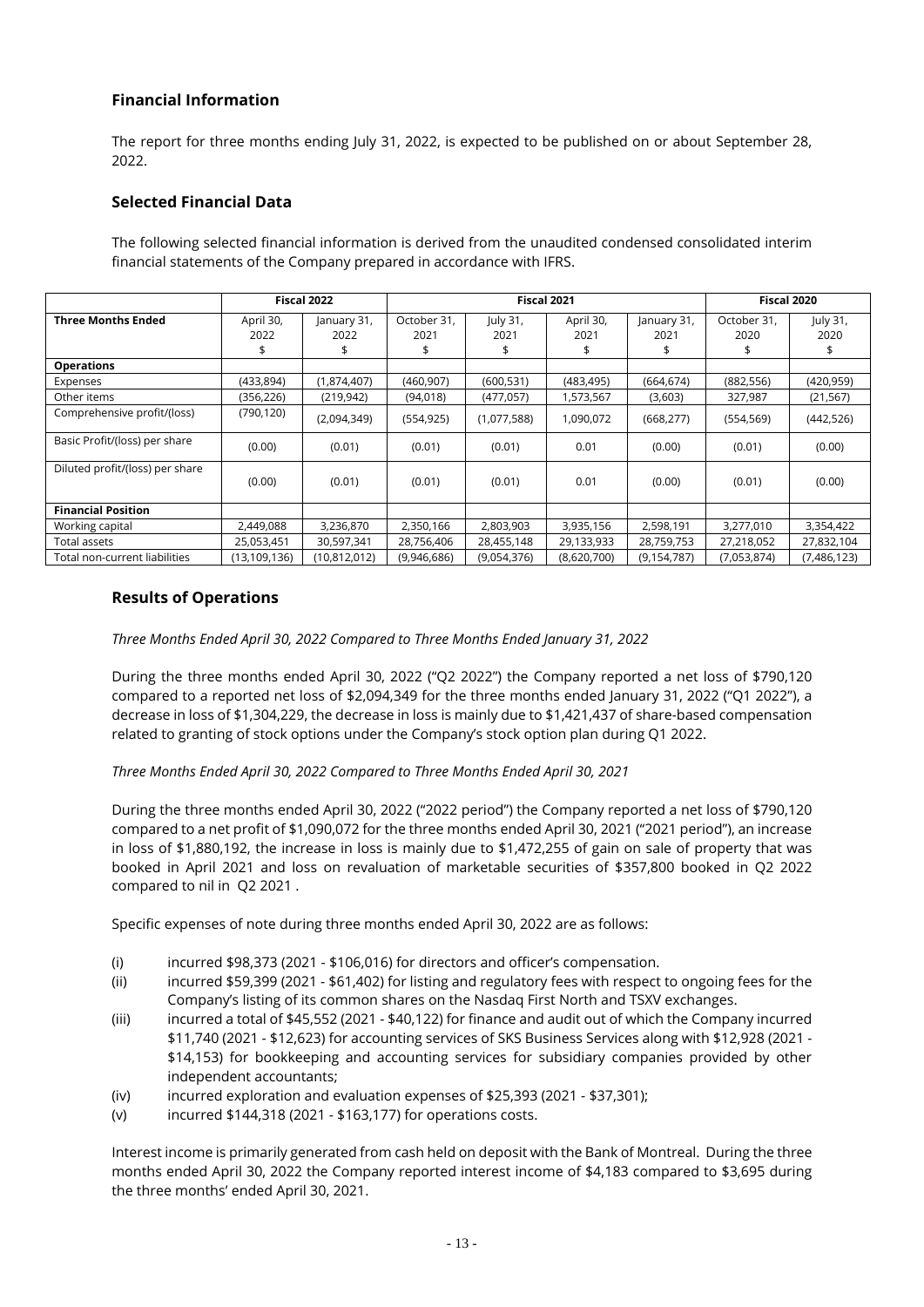During the three months ended April 30, 2022, the Company recorded a foreign exchange gain of \$4,483 due to changes in exchange rates, compared to a loss of \$77,045 during the three months ended April 30, 2021.

#### *Financings*

During the three months ended April 30, 2022, no options and warrants were exercised.

During the six months ended April 30, 2022, 200,000 options and 4,421,428 warrants were exercised for gross proceeds of \$45,000 and \$1,620,500 respectively.

3,200,000 share options were granted during six months ended April 30, 2022 at an exercise price of \$0.62.

# *Property, Plant and Equipment*

|                                                               | Vehicles<br>\$   | Equipment<br>and<br><b>Tools</b><br>\$ | <b>Building</b><br>\$   | <b>Manufacturing</b><br>and<br>Processing<br><b>Facility</b><br>\$ | Mineral<br>Property<br><b>Acquisition</b><br>and<br>Development<br>Costs<br>\$ | Total<br>\$               |
|---------------------------------------------------------------|------------------|----------------------------------------|-------------------------|--------------------------------------------------------------------|--------------------------------------------------------------------------------|---------------------------|
| Cost:                                                         |                  |                                        |                         |                                                                    |                                                                                |                           |
| Balance at October 31, 2020<br>Adjustment to site restoration | 16,094           | 287,018                                | 344,139                 | 7,567,878                                                          | 8,123,928<br>3,200,048                                                         | 16,339,057<br>3,200,048   |
| Balance at October 31, 2021<br>Adjustment to site restoration | 16,094           | 287,018                                | 344,139                 | 7,567,878                                                          | 11,000,845<br>(3,863,124)                                                      | 19,215,974<br>(3,863,124) |
| Balance at April 30, 2022                                     | 16,094           | 287,018                                | 344,139                 | 7,567,878                                                          | 7,137,721                                                                      | 15,352,850                |
| <b>Accumulated Depreciation:</b>                              |                  |                                        |                         |                                                                    |                                                                                |                           |
| Balance at October 31, 2020                                   | (2,606)          | (261, 717)                             | (115, 515)              | (3,910,218)                                                        | (5,000,000)                                                                    | (9,290,056)               |
| Depreciation                                                  | (1,071)          | (2,011)                                | (30, 623)               |                                                                    |                                                                                | (33,705)                  |
| Balance at October 31, 2021<br>Depreciation                   | (3,677)<br>(400) | (263, 728)<br>(751)                    | (146, 138)<br>(11, 440) | (3,910,218)                                                        | (5,000,000)                                                                    | (9,323,761)<br>(12, 591)  |
| Balance at April 30, 2022                                     | (4,078)          | (264, 479)                             | (157, 578)              | (3,910,218)                                                        | (5,000,000)                                                                    | (9,336,352)               |
| <b>Carrying Value:</b>                                        |                  |                                        |                         |                                                                    |                                                                                |                           |
| Balance - October 31, 2021                                    | 12,417           | 23,290                                 | 198,001                 | 3,657,660                                                          | 6,000,845                                                                      | 9,892,213                 |
| Balance at April 30, 2022                                     | 12,016           | 22,539                                 | 186,561                 | 3,657,660                                                          | 2,137,721                                                                      | 6,016,498                 |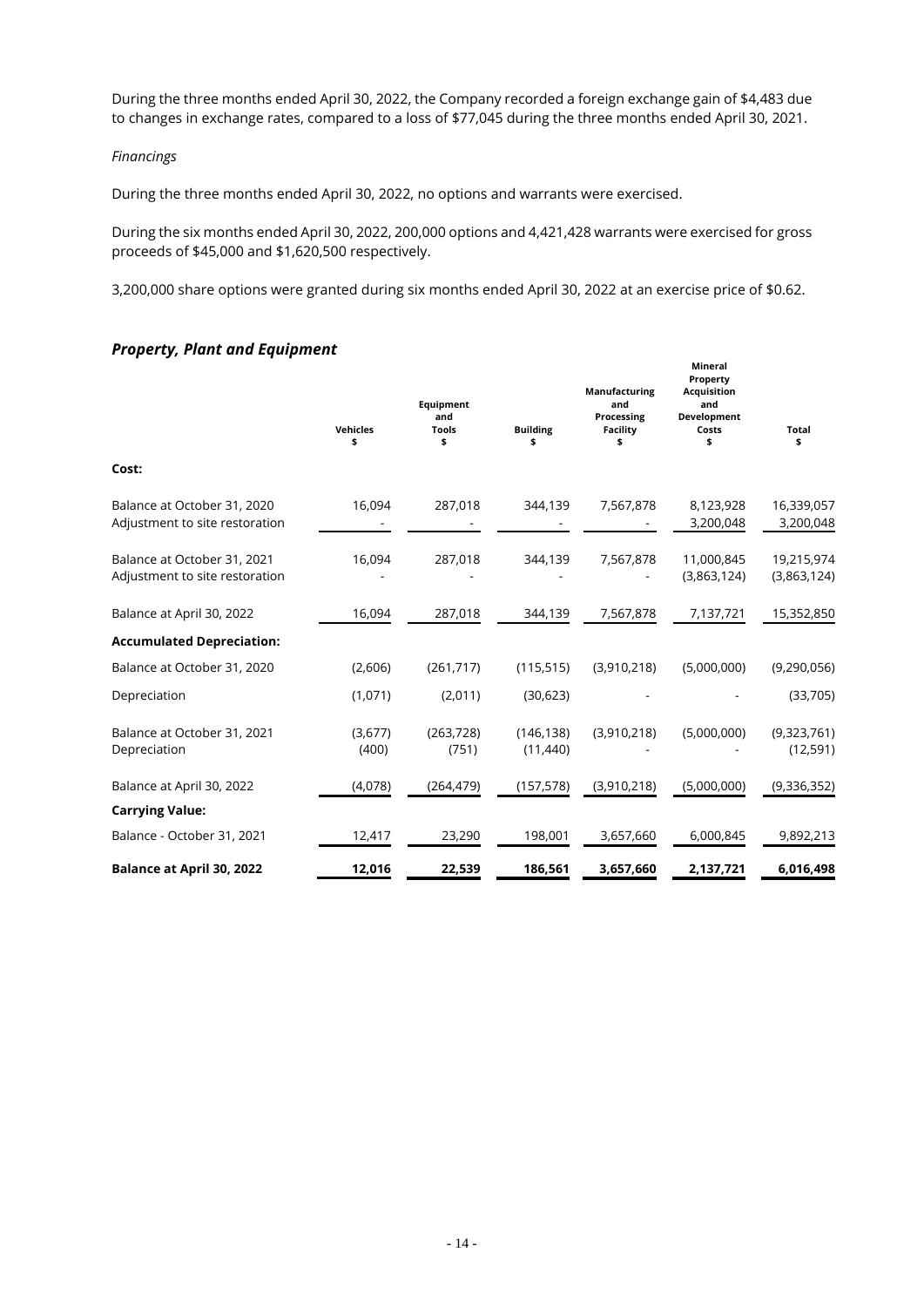# *Exploration and Evaluation Assets*

|                                    | Graphite<br>concessions<br>\$ | <b>Anode Project</b><br>s | <b>Bergby</b><br>\$ | Norra Karr<br>\$ | Total<br>\$ |
|------------------------------------|-------------------------------|---------------------------|---------------------|------------------|-------------|
| <b>Balance at October 31, 2020</b> | 14,787                        |                           | 425,551             | 15,892,517       | 16,332,855  |
| Costs                              |                               |                           |                     |                  |             |
| Geological                         |                               |                           | 2,786               |                  | 2,786       |
| Permitting                         |                               |                           | 10,227              | 25,006           | 35,233      |
| <b>Technical studies</b>           |                               |                           |                     | 270,830          | 270,830     |
| Sale of property                   |                               |                           | (438,564)           |                  | (438,564)   |
|                                    |                               |                           | (425, 551)          | 295,836          | (129,715)   |
| <b>Balance at October 31, 2021</b> | 14,787                        |                           |                     | 16,188,353       | 16,203,140  |
| Costs                              |                               |                           |                     |                  |             |
| Geological                         |                               |                           |                     | 8,435            | 8,435       |
| Metallurgical                      |                               | 47,980                    |                     |                  | 47,980      |
| Permitting                         |                               |                           |                     | 77,910           | 58,176      |
| Balance at April 30, 2022          | 14,787                        | 47,980                    |                     | 16,274,698       | 16,337,465  |

### **Financial Condition / Capital Resources**

During the three months ended April 30, 2022, the Company recorded a net loss of \$790,120 and, as of April 30, 2022 the Company had an accumulated deficit of \$43,988,739 and working capital of \$2,396,484. The Company is maintaining its Woxna Graphite Mine on a "production-ready" basis to minimize costs and is conducting ongoing research and development to produce higher value specialty products. The Company is also evaluating a potential restart of production at the Woxna Graphite Mine. The Company anticipates that it has sufficient funding to meet anticipated levels of corporate administration and overheads for the ensuing twelve months however, it will need additional capital to provide working capital and recommence operations at the Woxna Graphite Mine and/or establish a production facility for the Anode Project, to fund future development of the Norra Karr Property and complete exploration activities in Romania. There is no assurance such additional capital will be available to the Company on acceptable terms or at all. In the longer term the recoverability of the carrying value of the Company's long-lived assets is dependent upon the Company's ability to preserve its interest in the underlying mineral property interests, the discovery of economically recoverable reserves, the achievement of profitable operations and the ability of the Company to obtain financing to support its ongoing exploration programs and mining operations. See also "COVID-19".

### **Off-Balance Sheet Arrangements**

The Company has no off-balance sheet arrangements.

### **Proposed Transactions**

The company has no proposed transactions.

### **Critical Accounting Estimates**

The preparation of financial statements in conformity with IFRS requires management to make estimates and assumptions that affect the reported amounts of assets and liabilities and disclosure of contingent assets and liabilities at the date of the financial statements, and the reported amounts of revenues and expenditures during the reporting period. Examples of significant estimates made by management include estimating the fair values of financial instruments, valuation allowances for deferred income tax assets and assumptions used for share-based compensation. Actual results may differ from those estimates.